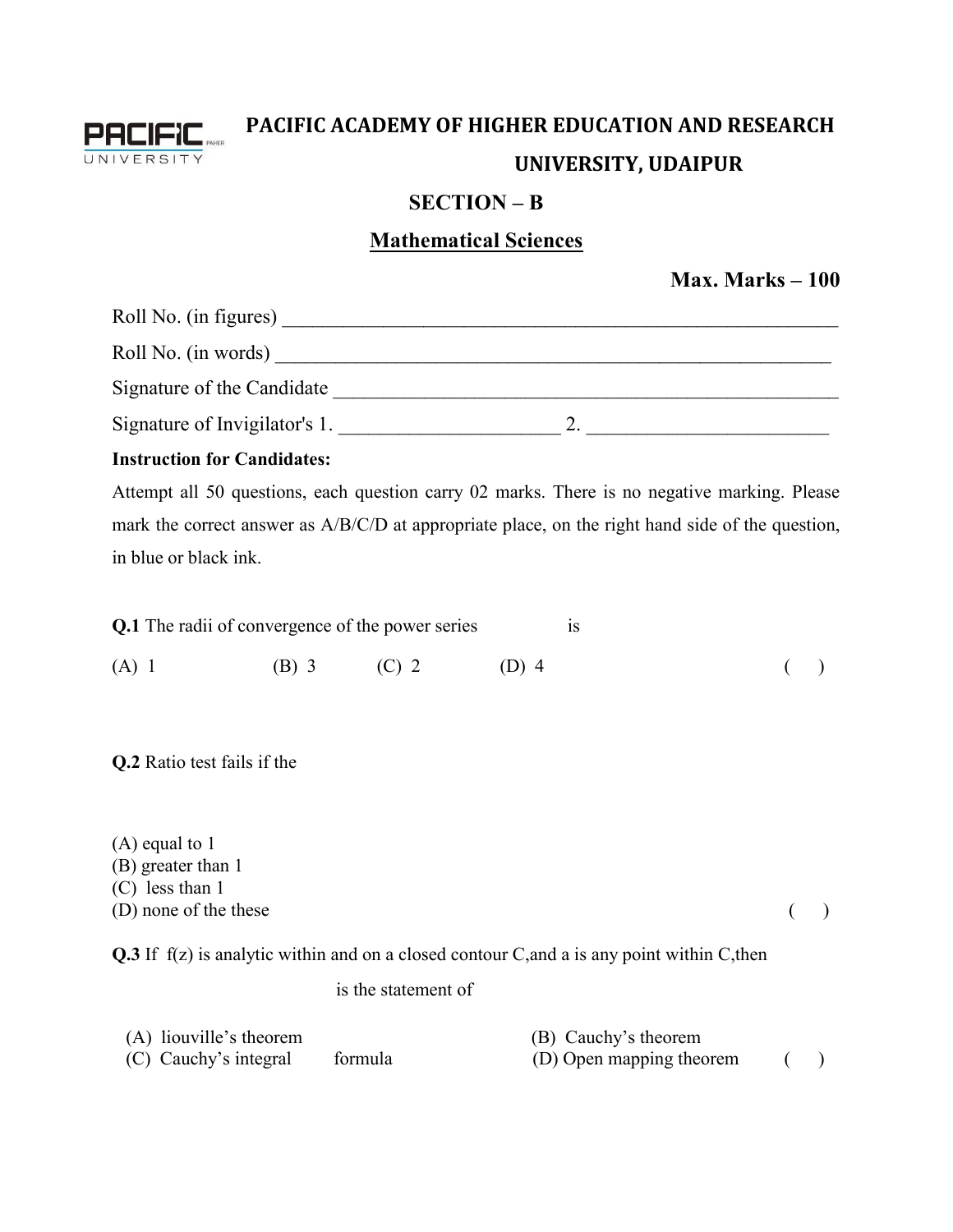Q.4 The residue of  $at z = ia is$ 

A) 
$$
z = ia
$$
 (B)  $z = ia/2$  (C)  $z = ia/4$  (D)  $z = 2ia$  (J)

Q.5 In how many different ways can the letters of the word 'CORPORATION' be arranged so that the vowels always come together?

(A) 810 (B) 50400 (C) 2880 (D) 1440 ( )

Q.6 A relation between the variables which satisfies the equation and which contains as many arbitrary constants as there are independent variables in the equations is known as

(A) Particular Integral (B) Singular integral

| (C) General integral | (D) Complete integral |  |
|----------------------|-----------------------|--|
|                      |                       |  |

Q.7 The singular solution of the equation  $Y = Px +$ 

 (A) y-k=4ax ( B) (y+k)2=4ax ( C) (y- k)2=4ax ( D) y+k=4ax ( )

Q.8 In general, singular solution of the equation in the form

| (A) $f(x, p, c)=0$ (B) $f(y, p, c)=0$ |  |  |
|---------------------------------------|--|--|
| (C) $f(x,y,c) = 0$ (D) $f(x,y,p)=0$   |  |  |

Q.9 Iteration method based on first degree equation is

(A) Newton Raphson method (B) Bisection method

(C) Lin-Bairstow's method (D) Graphical method ( )

Q.10 The Rate Of convergence of Bisection method is

(A) 1 (B)  $3/2$  (C)  $1.618$  (D)  $\frac{1}{2}$  (e)

Q.11 Simpson's  $3/8$  can be applied when the range is divided into a number of subintervals which must be a multiple of (A) 2 (B) 3 (C) 6 (D) 4 ()

|          |            |         | Q.12 The set of all even permutation of degree n is a group of order |  |
|----------|------------|---------|----------------------------------------------------------------------|--|
| $(A)$ n! | (B) $n!/2$ | $(C)$ n | $(D)$ (n-1)!                                                         |  |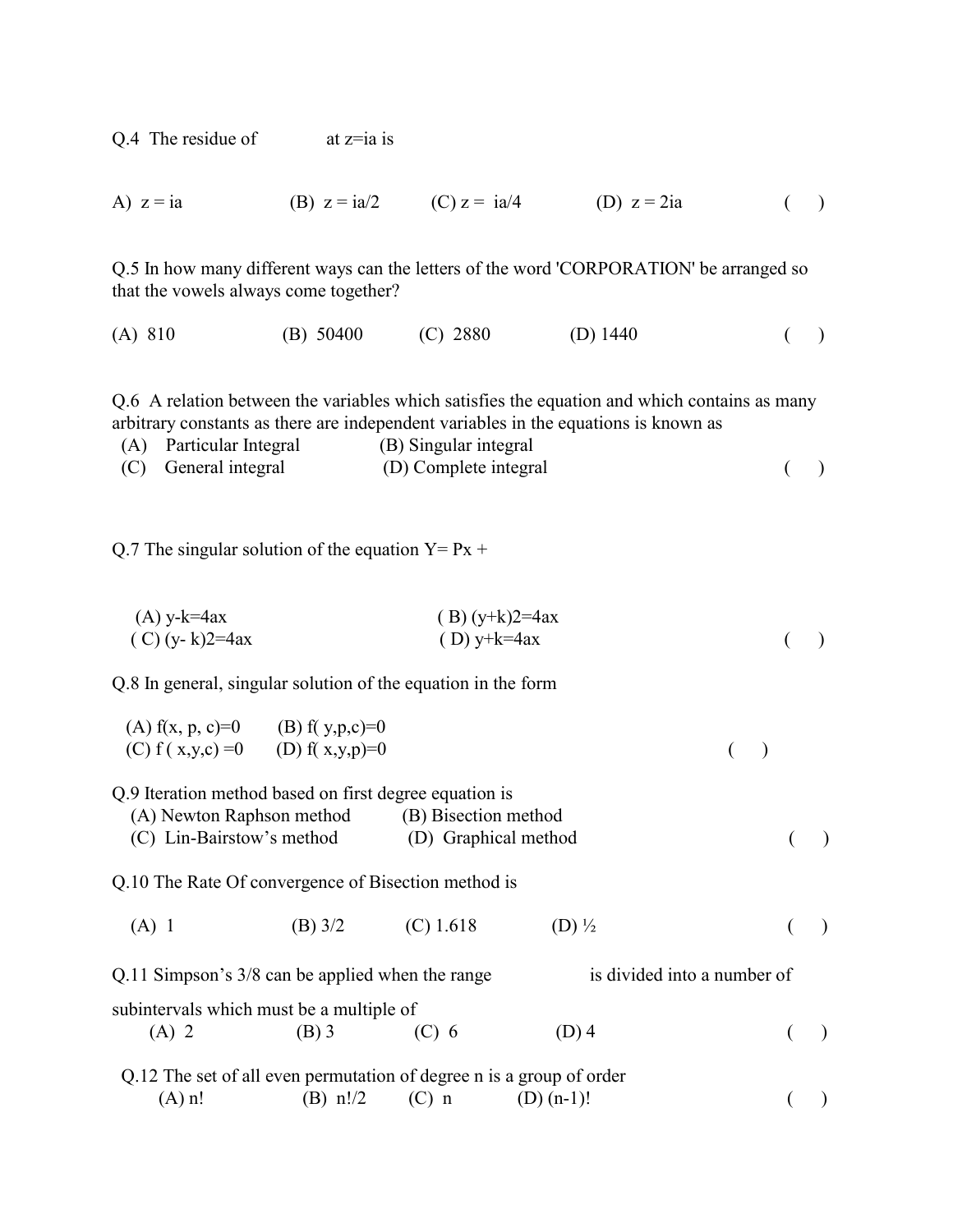Q.13 Every finie group is isomorphic to some permutation group is a statement of

| (A) cayley's theorem<br>(C) Chinese Remainder theorem                            |                                   | (B) Sylow theorem<br>(D) None of these                                                          | $\rightarrow$            |
|----------------------------------------------------------------------------------|-----------------------------------|-------------------------------------------------------------------------------------------------|--------------------------|
|                                                                                  |                                   | Q.14 A mapping f of a ring R onto a ring R' is called homomorphism, if for each a $R$ , b $R$ - |                          |
|                                                                                  |                                   |                                                                                                 |                          |
| (A) $f(a+b) = f(a) + f(b)$<br>(C) $f(a.b) = f(a).f(b)$                           |                                   | (B) $f(a+b) = f(a) - f(b)$<br>(D) $f(a+b) = f(a) + f(b)$ and $f(a.b) = f(a).f(b)$ (             | $\rightarrow$            |
| Q.15 An ideal                                                                    |                                   | which is a proper ideal of ring $Z$ is a prime ideal iff                                        |                          |
| $(A)$ P is prime<br>(C) P is a multiple of $3$                                   | $(B)$ P is odd<br>(D) $P$ is even |                                                                                                 | $\lambda$                |
| Q.16 If the matrix $A =$ then A is                                               |                                   |                                                                                                 |                          |
| (A) Hamitian matrix<br>(C) Unitary matrix                                        |                                   | (B) Skew-Hamitian matrix<br>(D) None of these                                                   | $\lambda$                |
|                                                                                  |                                   | Q.17 Let A be a square matrix and $At$ be its transpose matrix then A- $At$ , is                |                          |
| (A) Symmetric matrix<br>(C) Null matrix                                          |                                   | (B) Skew-Symmetric matrix<br>(D) Identity matrix                                                |                          |
| Q.18 If $A = \text{then}$<br><sup>is</sup><br>$(B)$ 1<br>$(A)$ 0                 | $(C)$ 2                           | (D) Not defined                                                                                 |                          |
| Q.19 The equation                                                                |                                   |                                                                                                 |                          |
| are                                                                              |                                   |                                                                                                 |                          |
| (A)Inconsistent<br>(C) consistent and have many solution (D) None of these       |                                   | (B) consistent and have unique solution                                                         | $\overline{\phantom{a}}$ |
| Q.20 For differentiability of a function, continuity is                          |                                   |                                                                                                 |                          |
| (A) Sufficient<br>(C) Sufficient and Necessary                                   |                                   | (B) Necessary<br>(D) None of these                                                              |                          |
| Q.21 If $f(x+y) = f(x) f(y)$ and $f(5)=2 f'(0) = 3$ then the value of $f'(5)$ is |                                   |                                                                                                 |                          |
| $(A)$ 0<br>$(B)$ 3                                                               | $(C)$ 6                           | $(D)$ 5                                                                                         |                          |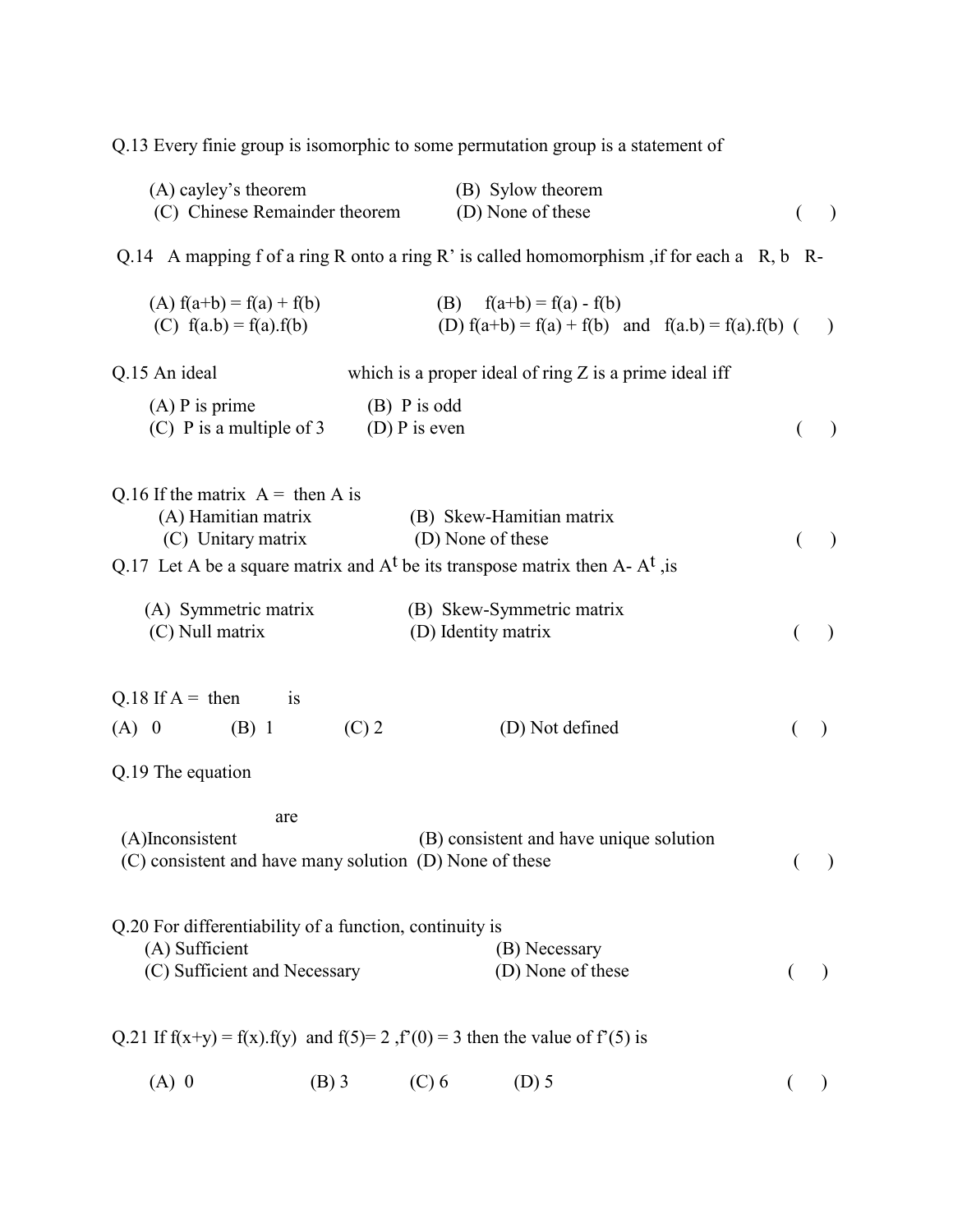Q.22 The Complete Integral of the equation  $z = pq$  is

(A) 
$$
yz = ax +2
$$
 +b  
\n(B)  $(z-ay) = b(x^2-a^2)$   
\n(C)  $2 = ax + y + c$   
\n(D)  $2 = yx + z + c$  (1)

Q.23 The zero of the polynomial equation is the value of x where the graph of cross the

- (A) x-axis (B) y-axis (C) z-axis (D) x-axis and y-axis ()
- Q.24 is equal to
- (A) 0 (B) 1 (C) -1 (D) ()

Q.25 The domain of a distribution function is

- (A)  $(0, )$  (B)  $(-, 0)$  (C)  $(0, 1)$  (D)  $(-, )$  ()
- Q.26 Moment generating function about a point 'a'is……….. times moment generating function about origin
	- $(A)$  e<sup>at</sup> (B) e<sup>t</sup> (C)  $e^{-at}$  (D)  $e^{t/a}$  $($   $)$

 Q.27 If a function f(z) is analytic for all values of finite value of z , and is bounded , is constant is a statement of

| (A) Cauchy's theorem                                         | (B) Taylor's theorem       |  |
|--------------------------------------------------------------|----------------------------|--|
| (C) Morea's theorem                                          | (D) Liouville's theorem    |  |
| Q.28 The optimal number of orders per year increases when    |                            |  |
| (A) Price increase                                           | (B) Carry cost decreases   |  |
| (C) Total annual rupee value decreases (D) None of the above |                            |  |
| Q.29 From the following which is non parametric test         |                            |  |
| $(A)$ Chi-square -test $(B)$ t-test                          | (D) F-test<br>$(C)$ z-test |  |

Q.30 Which of the following is not true of the simplex method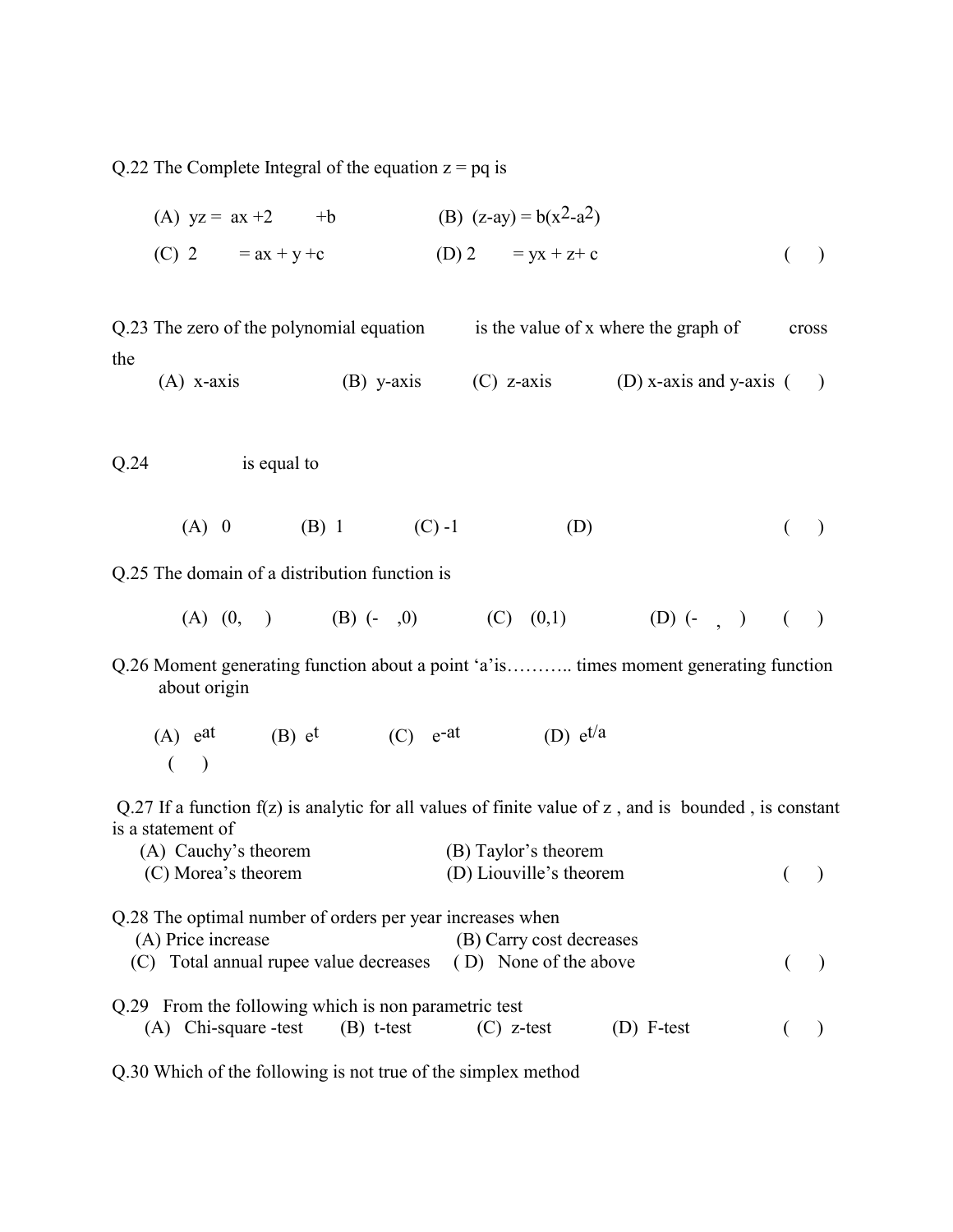|  |  |  | (A) At each iteration, the objective value either stays the same or improves. |
|--|--|--|-------------------------------------------------------------------------------|
|  |  |  |                                                                               |

(B) it indicates an unbounded or infeasible problem.

(C) it signals optimality,

(D) it converges in at most m steps, where m is the number of constraints.  $($ )

Q.31 Which of the following statements is false?

- (A) The *t* distribution is symmetric about zero
- (B) The *t* distribution is more spread out than the standard normal distribution
- (C) As the degrees of freedom get smaller, the *t*-distribution's dispersion gets smaller
- (D) The *t* distribution is mound-shaped ( )

 Q.32. For statistical inference about the mean of a single population when the population standard deviation is unknown, the degrees for freedom for the *t* distribution equal *n*-1 because we lose one degree of freedom by using the:

- (A) Sample mean as an estimate of the population mean
- (B) Sample standard deviation as an estimate of the population standard deviation
- (C) Sample proportion as an estimate of the population proportion
- (D) Sample size as an estimate of the population size ( )

Q33. In testing the hypotheses

<<<EQUATION>>>Null hypothesis: mu = 200

<<<EQUATION>>>Alternative hypothesis: mu less than 200

the sample mean is found to be 120. The null hypothesis:

- (A) should be rejected (B) should not be rejecte
- (C) should be rejected only if  $n > 30$  (D) none of the above answers is correct ()

 Q.34. The arrival of customers (with no departure) in system, in Queueing theory can be stated as

| (A) the pure birth process | (B) the pure death process |  |
|----------------------------|----------------------------|--|
| $(C)$ both $(a) \& (b)$    | (D) neither (a) nor (b)    |  |

 Q.35. If arrival rate is 3 customers/day and service rate is 5 customers/day for M/M/1 queueing systems. The expected number of customers in the system at certain day is

| $($ )<br>(A) 1.5 (B) 2 (C) 3<br>$(D)$ 5 |  |
|-----------------------------------------|--|
|-----------------------------------------|--|

Q.36. If the interarrival time is exponential with mean  $1/\lambda$  then the number of arrivals in  $(0, t)$ is

| (A) poisson distributed | (B) exponential distributed |  |
|-------------------------|-----------------------------|--|
| (C) binomial distribute | (D) None of these           |  |

Q.37 In how many ways can 5 person be seated at a round table conference

(A) 100 (B) 120 (C) 103 (D) 150 ()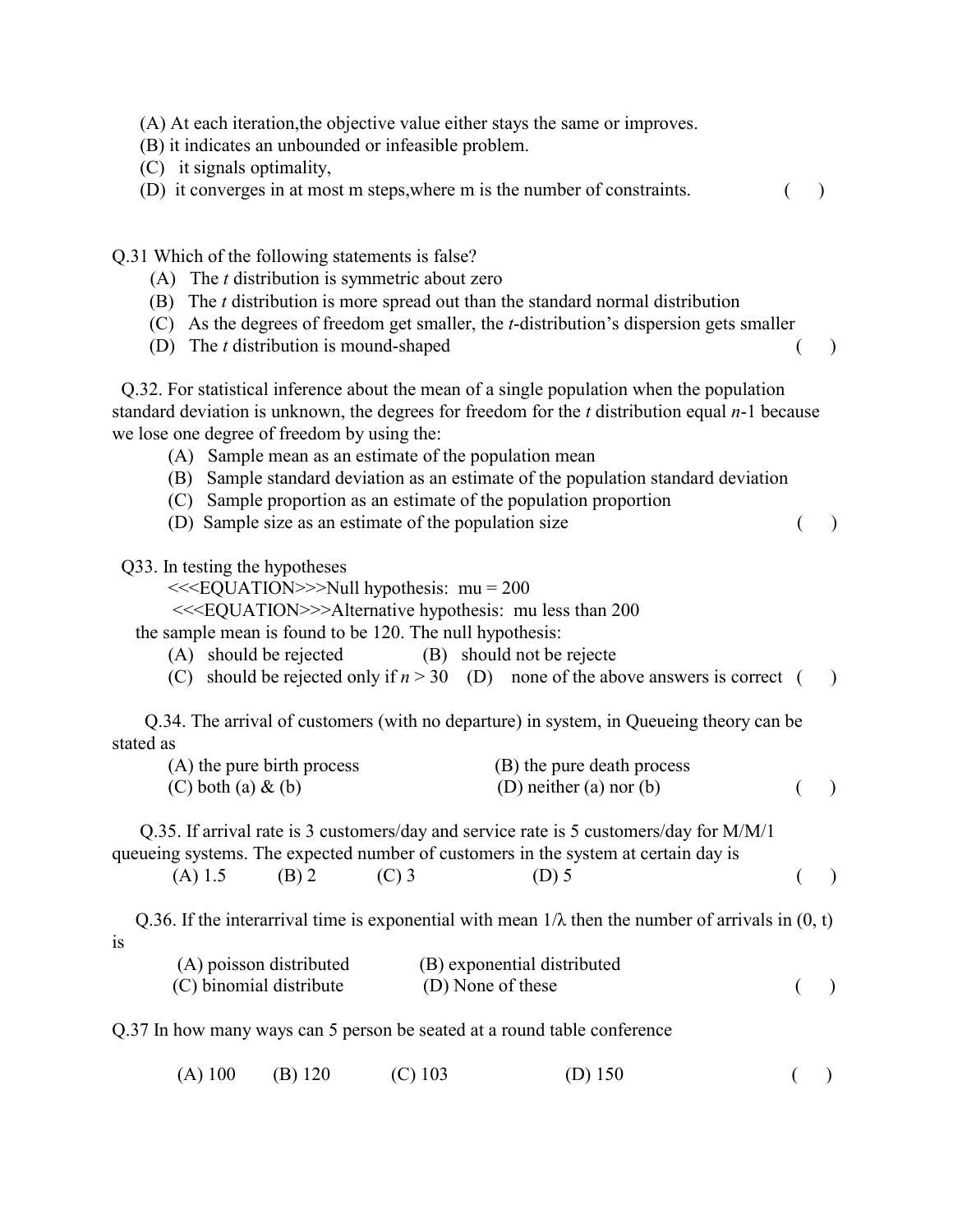(A)  $r = s$  (B)  $r + s = n$ (C) either  $r = s$  or  $r + s = n$  (D) none of these () Q.39 In the production lot size model ,increasing the rate of production (A)Increase the optimal number of orders to place each year. (B) Does not influence the optimal number of orders. (C) Decrease the optimal number of orders to place each year (D) None of the above () Q.40 A queue is formed when (A)Customers wait for services (B) Service facilities stand idle and wait for customers (C) Either A or B  $(D)$  Both A and B ( ) Q.41 characterstics of queues such as "expected number in the system" (A)Are relevant after the queue has reached a steady state (B) Are probabilistic statement (C) Depend on the specific model (D) All of the above ( ) Q.42 An unbounded feasible region (A) Arises from an incorrect formulation (B) Means the objective function is unbounded (C) Neither of the above  $(D)$  Both A and B ( ) Q.43 The terms in the sequence 6, 2,  $-4$ ,  $-6$ ,  $-2$ , 4, ... can be found using which formula? (A)  $a_n = a_{n-2} - a_{n-1}$ ,  $a_1 = 6$  and  $a_2 = 2$ (B)  $a_n = 6 + (n-1)4$ (C)  $a_n = a_{n-1} - a_{n-2}$ ,  $a_1 = 6$  and  $a_2 = 2$  (D) There is no formula that works.  $($  ) Q.44 The value of the mean value theorem ,if  $f((x) = 2x^2 + 3x + 4$  in [1,2] is (A) 2 (B) 1 (C) 3/2 (D)  $2/3$  ()

Q.45 The number of points at which the function is discontinuous is

Q.38 If then